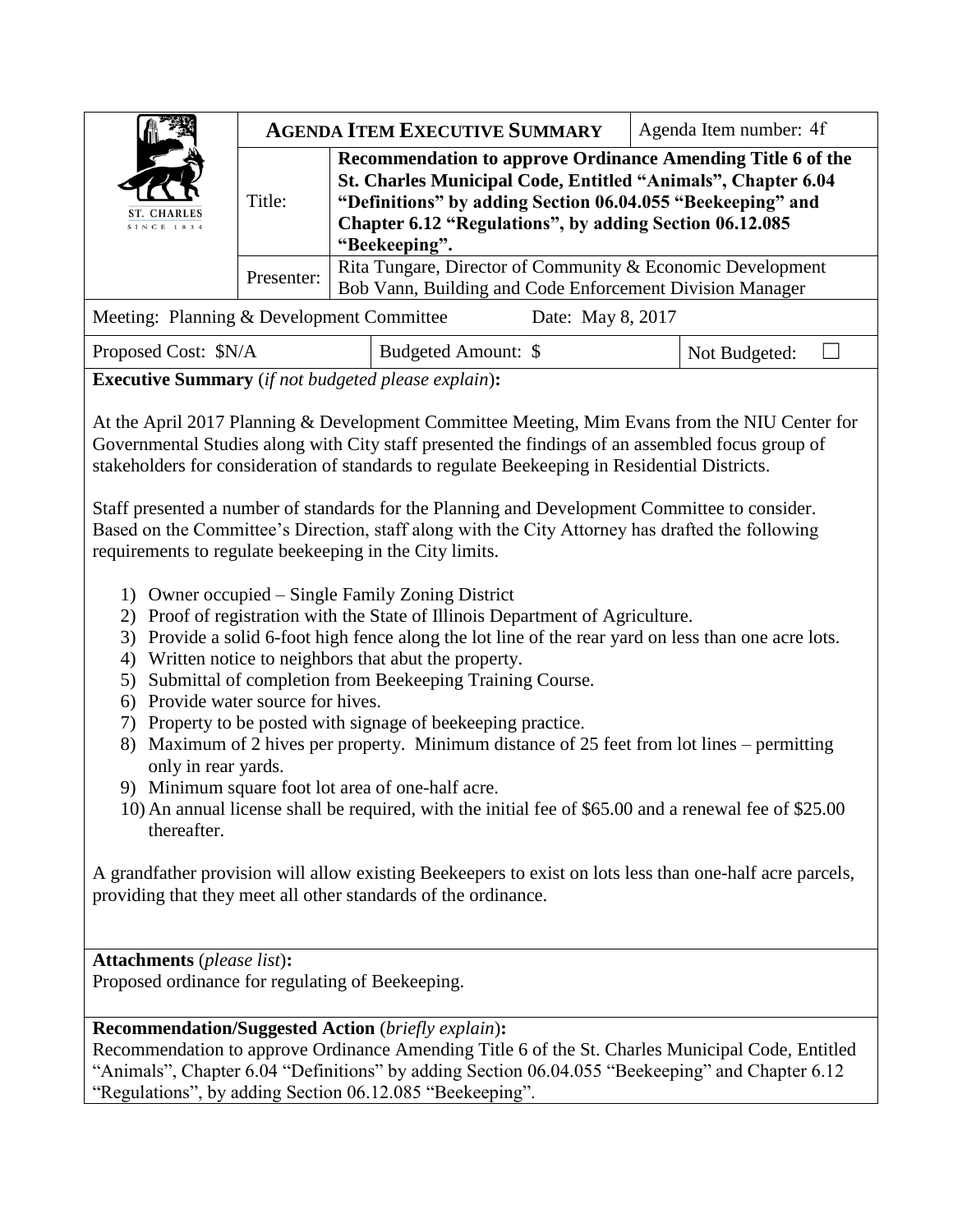# **City of St. Charles Ordinance No. 2017-M-**

## **An Ordinance Amending Title 6 of the St. Charles Municipal Code, Entitled "Animals", Chapter 6.04 "Definitions" by adding Section 6.04.055 "Beekeeping" and Chapter 6.12 "Regulations", by adding Section 6.12.085 "Beekeeping"**

**WHEREAS**, the City of St. Charles is a Home Rule Municipality duly organized and existing pursuant to the Illinois Constitution of 1970 and the Laws of the State of Illinois; and,

**WHEREAS, the City Council of the City of St. Charles has found that honey bees can be maintained within populated areas in reasonable densities without causing a nuisance if the bees are properly located and carefully managed; and**

**WHEREAS, honey bees are a benefit to mankind by providing agriculture, fruit, garden pollination services and by furnishing honey, wax and other useful products; and**

**WHEREAS, passage of this Ordinance is in the best interest of the health, safety and welfare of the citizens of the City of St. Charles.** 

**NOW THEREFORE, BE IT ORDAINED** by the City Council of the City of St. Charles, Kane and DuPage Counties, Illinois, as follows:

**SECTION ONE**: That Title 6 "Animals", Chapter 6.04 "Definitions" of the St. Charles Municipal Code, be and is hereby amended by adding Section 6.04.055 "Beekeeping" to read as follows:

"6.04.055 – Beekeeping: The maintenance of honeybee colonies, for any purpose including, but not limited to, the collection of honey and other products that hives produce or as a hobby."

Section Two: That Title 6 "Animals", Chapter 6.12 "Regulations", of the St Charles Municipal Code by and is hereby amended by adding section 6.12.085 "Beekeeping" to read as follows:

DEFINITIONS: As used in this Section:

"Apiary" shall mean a place where bee colonies are kept.

"Bee" shall mean any stage of the common domestic honey bee.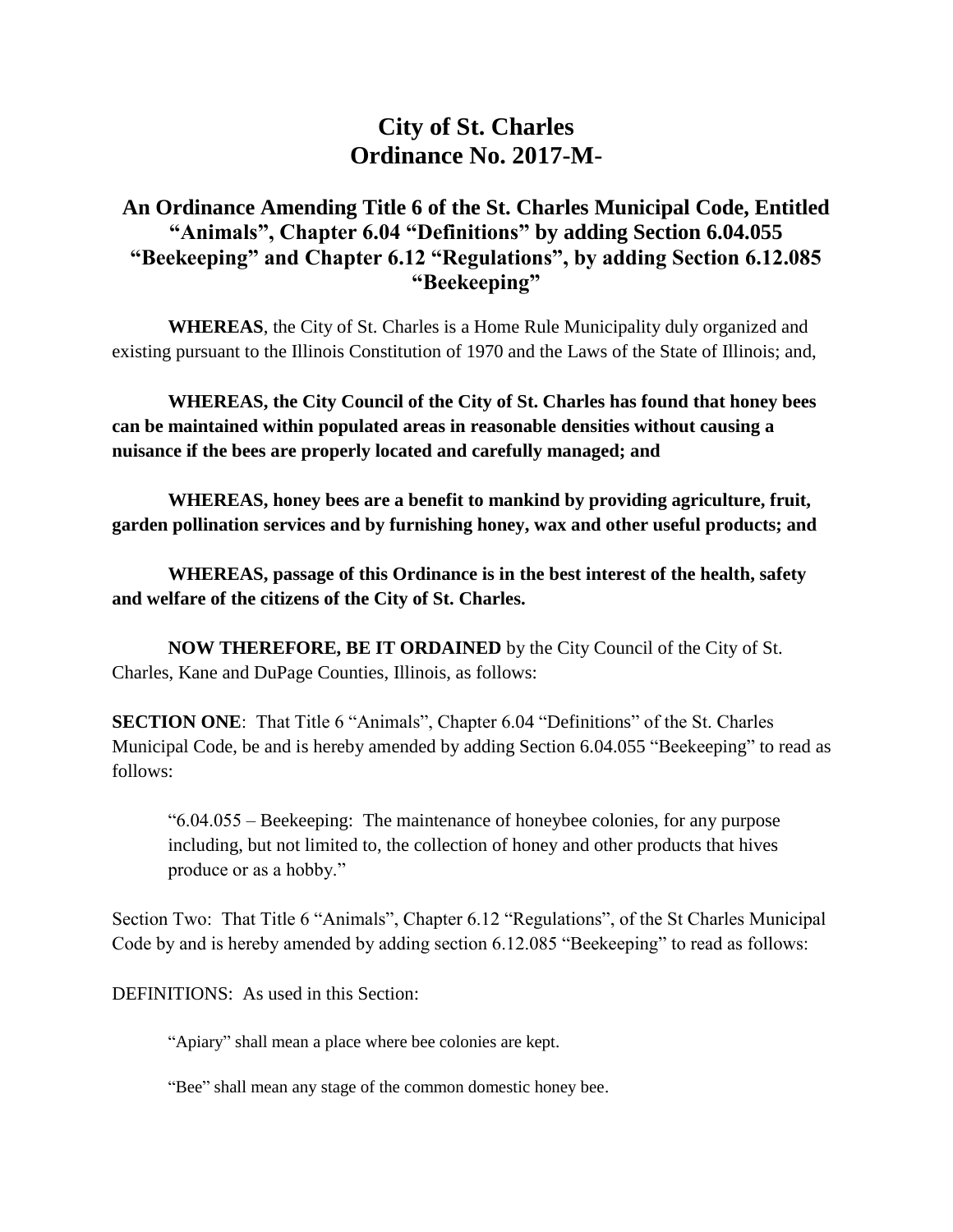"Colony" shall mean a hive and its equipment and appurtenances, including bees, comb, honey, pollen, and brood.

"Hive" shall mean a structure intended for the housing of a bee colony.

#### *Hives:*

All bee colonies must be kept in inspectable type hives with removable combs, which must be kept in sound and usable condition.

#### *Annual Licensing:*

- Beekeepers shall apply for a City Beekeeping License upon bringing any colony into the City. For bee colonies existing within the City prior to the effective date of this Section, beekeepers shall have 30 days from the date this Section goes into effect to apply for a City Beekeeping License. Existing hives may receive a Conditional License and will not be required to install fencing or complete training for an additional 60 days after submittal of application. Applications must be submitted to the City of St. Charles Building and Code Enforcement Division Manager and/or designee. At the time of application for a City Beekeeping License, the applicant shall:
	- 1. Submit proof of registration of the colonies with the state of Illinois Department of Agriculture; and
	- 2. Submit a scaled site plan of the proposed Apiary showing placement of the beehive(s), the flyway barrier and fences and compliance with all applicable requirements outlined in this Section; and
	- 3. Provide a Certificate of Insurance from property owner's homeowner's insurance company verifying that Beekeeping is covered by the insurance policy covering the property where the Apiary is located; and
	- 4. Submit a written affidavit stating that all neighbors on residential properties that abut the proposed location of beekeeping have been notified, in a form provided by the City of St. Charles. Notification is not required for renewals; and
	- 5. Submit a properly executed hold harmless agreement between the applicant and the City of St. Charles, waiving any liability for any loss or injury resulting from the design, construction or operation of the Apiary, in lieu of any zoning or building permits that may be associated with the construction of an Apiary; and
	- 6. Provide a Certificate of Completion or similar documentation, from Beekeeping training course provided by an entity approved by the City of St. Charles. The City of St. Charles Building and Code Enforcement Division shall maintain a list of approved courses. In the event training is not available, the applicant may submit evidence of such and request an extension from the City of St. Charles Building and Code Enforcement Division Manager and/or designee.
	- 7. Be in compliance with the other requirements of this Section; and
	- 8. Pay a sixty-five dollar (\$65.00) nonrefundable application fee.

The City Beekeeping License shall be renewed each year by submitting a renewal application to the City of St. Charles Building and Code Enforcement Division Manager no more than two (2) weeks prior to the one (1) year anniversary date of the then current City Beekeeping License. At the time of applying for a renewal City Beekeeping License, the applicant shall submit an application and a site plan along with a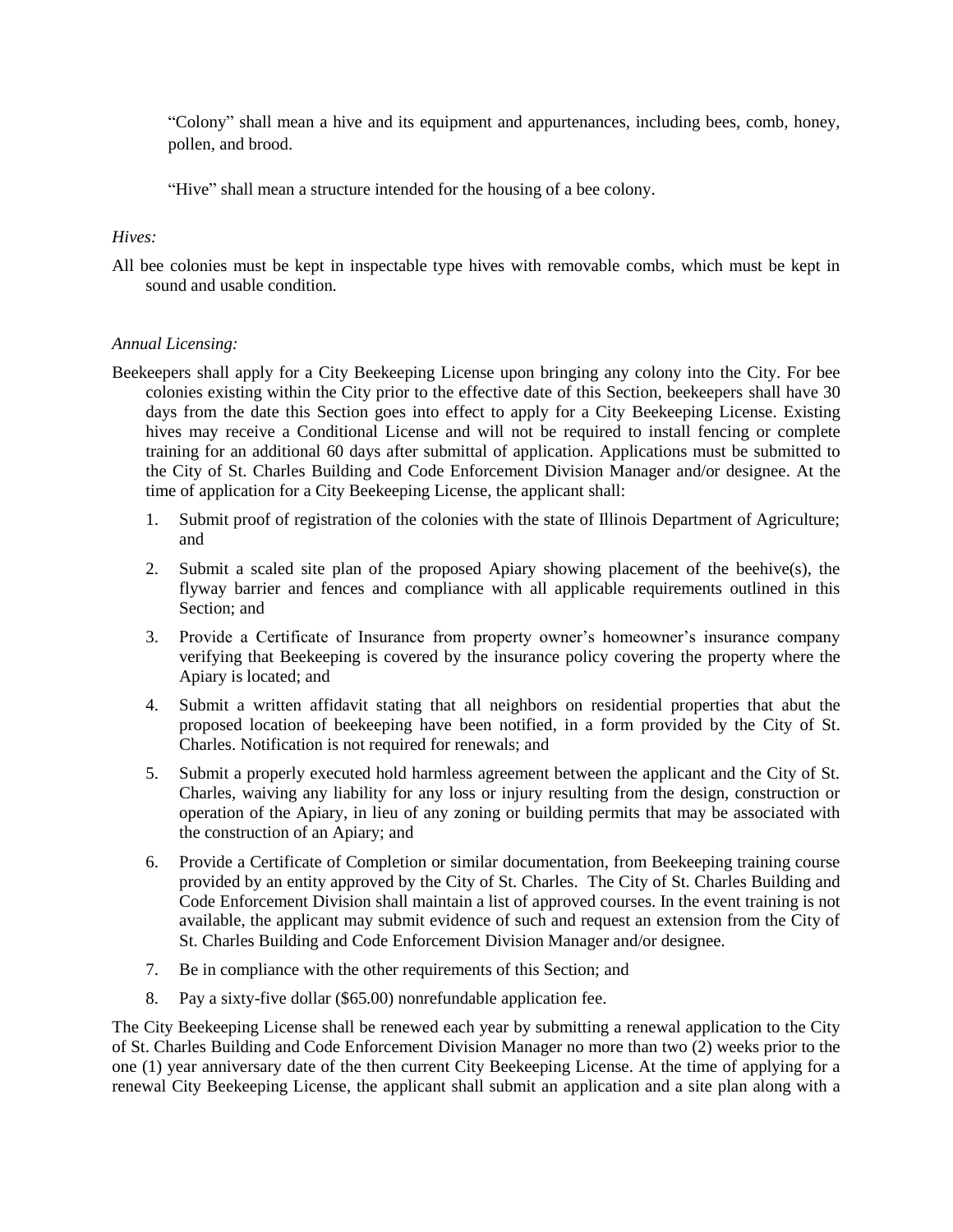renewed certificate of insurance that will comply with the same requirements, and shall pay the sum of twenty-five dollars (\$25.00) for each renewal year.

#### *Fencing and Gates:*

All hives shall be enclosed by fencing with a secure gate and prominent signage warning of the presence of a hive. Solid six (6) foot high fencing shall be constructed enclosing the rear yard at the lot lines. For properties greater than an acre in lot area, the hives may be enclosed with a six (6) foot high solid fence at a distance no less than ten (10) foot from the hives. The fence posts shall be constructed of decay and corrosion resistant material. The entrance to the rear yard shall have a gate with a locked latch at least four (4) feet from the ground, which shall be closed at all times when the Beekeeper is not present.

#### *Signage:*

Beekeepers shall conspicuously post a weatherproof sign at least ten (10) inches by one (1) foot on all lot lines facing abutting properties and on the Beehive or Apiary fence outside of the latched gate with the statement, "State Registered Beehive(s) on Property" or similar language that makes clear that bees are on the premises. The sign must be visible and easily read from outside the property.

#### *Water:*

Each beekeeper shall ensure that a convenient source of water within ten (10) feet of the Beehive is available at all times to the bees so that the bees will not congregate at swimming pools, bibcocks, pet water bowls, birdbaths or other water sources where they may cause human, bird, or domestic pet contact. The water shall be maintained so as not to become stagnant.

#### *Maintenance:*

Each beekeeper shall ensure that no bee comb or other materials that might encourage robbing are left upon the grounds of the apiary site. Upon their removal from the hive, all such materials shall promptly be disposed of in a sealed container or placed within a building or other bee-proof enclosure.

#### *Prohibited:*

The keeping by any person of bee colonies in the City not in compliance with this Section is prohibited. Any bee colony not residing in a hive structure intended for beekeeping, or any swarm of bees, or any colony residing in a standard or homemade hive which, by virtue of its condition, has obviously been abandoned by the beekeeper, is unlawful.

#### *Qualified Property:*

Beekeeping will be permitted only on qualified property. Qualified property shall be defined as properties within a residential zoning district which have a minimum square foot lot area of  $1/2$  acre or more of land. Only single family, owner occupied, residential lots can engage in Beekeeping.

#### *Size and Number of Hives:*

Apiaries may consist of not more than two (2) hives on a licensed property consisting of no more than six (6) boxes per hive.

#### *Beehive Location:*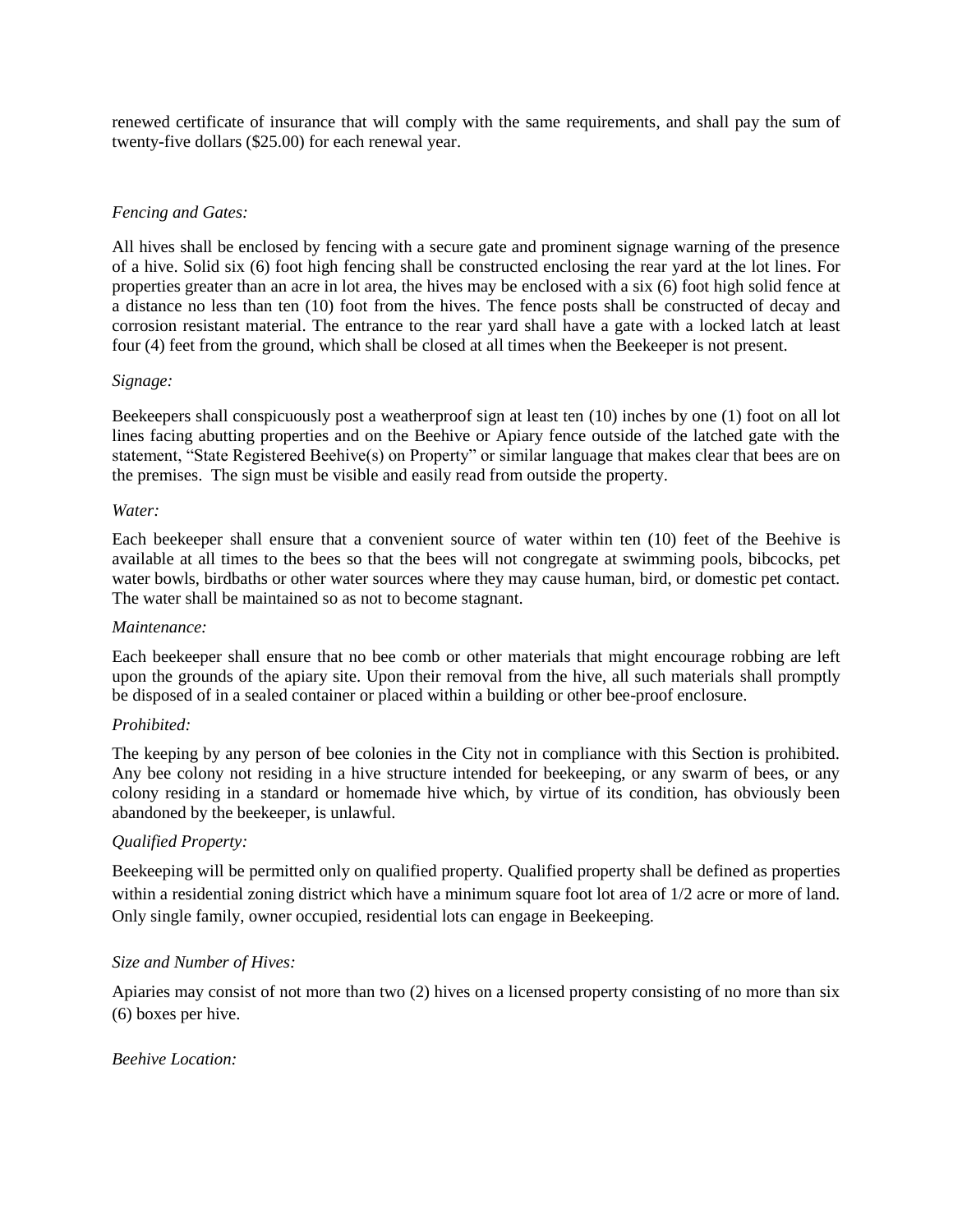Apiaries may only be located and maintained in residential districts with detached residences occupied by the Residence Owner Beekeeper.

- (a) Apiaries shall be located only in a rear yard.
- (b) Apiaries shall be located at least twenty-five (25) feet from all side and rear property lines.
- (c) Apiaries and Beehives shall not be permitted on rooftops or balconies.

## *Grandfathered Apiaries:*

Any Apiary presently existing on a residential property within the City regardless of the lot size can be maintained so long as there is compliance with all of the requirements of this Chapter.

## *Nontransferability:*

A Beekeeping Permit shall not be assigned or transferred to any other person, or to any other location. No refund shall be granted for any unexpired period of a Beekeeping Permit.

## *Violation; Fine:*

Any person violating the provisions of this chapter shall be fined not less than fifty dollars (\$50.00) no more than five hundred dollars (\$500.00) for each offense and a separate offense shall be deemed committed upon each and every day such violation continues.

Any person not in strict compliance with this Section shall be fined not less than five hundred dollars (\$500.00) for each offense, and a separate offense shall be deemed committed upon each and every day such violation continues. Additionally, any City Beekeeping License shall be mandatorily revoked and no new City Beekeeping License shall be issued to that person, or to any person living on the property where the apiary from which the violation(s) arose was located, for a minimum of one (1) year.

In the event a person is found guilty of a violation of any Section of this Chapter, his permit to own, keep or harbor or have custody of animals shall be mandatorily revoked, and no new permit shall be issued to that person for a minimum of one (1) year.

#### *Revocation of Beekeeping Permit:*

- (a) The Building and Code Enforcement Division Manager shall have the authority to revoke a Beekeeping Permit issued under this Section. The Building and Code Enforcement Division Manager shall have the authority to establish rules and regulations for the conduct of a hearing relating to the revocation of a Beekeeping Permit.
- (b) The Building and Code Enforcement Division Manager is hereby given the authority to revoke the Beekeeping permit if The Building and Code Enforcement Division Manager finds:
	- 1. The Beekeeper has not complied with applicable codes, ordinances, statutes, laws, policies or rules and regulations.
	- 2. The Beekeeper has made fraudulent, false or misrepresentative statements in the application for the permit.
	- 3. The Beekeeper owes the City fees, outstanding files or penalties.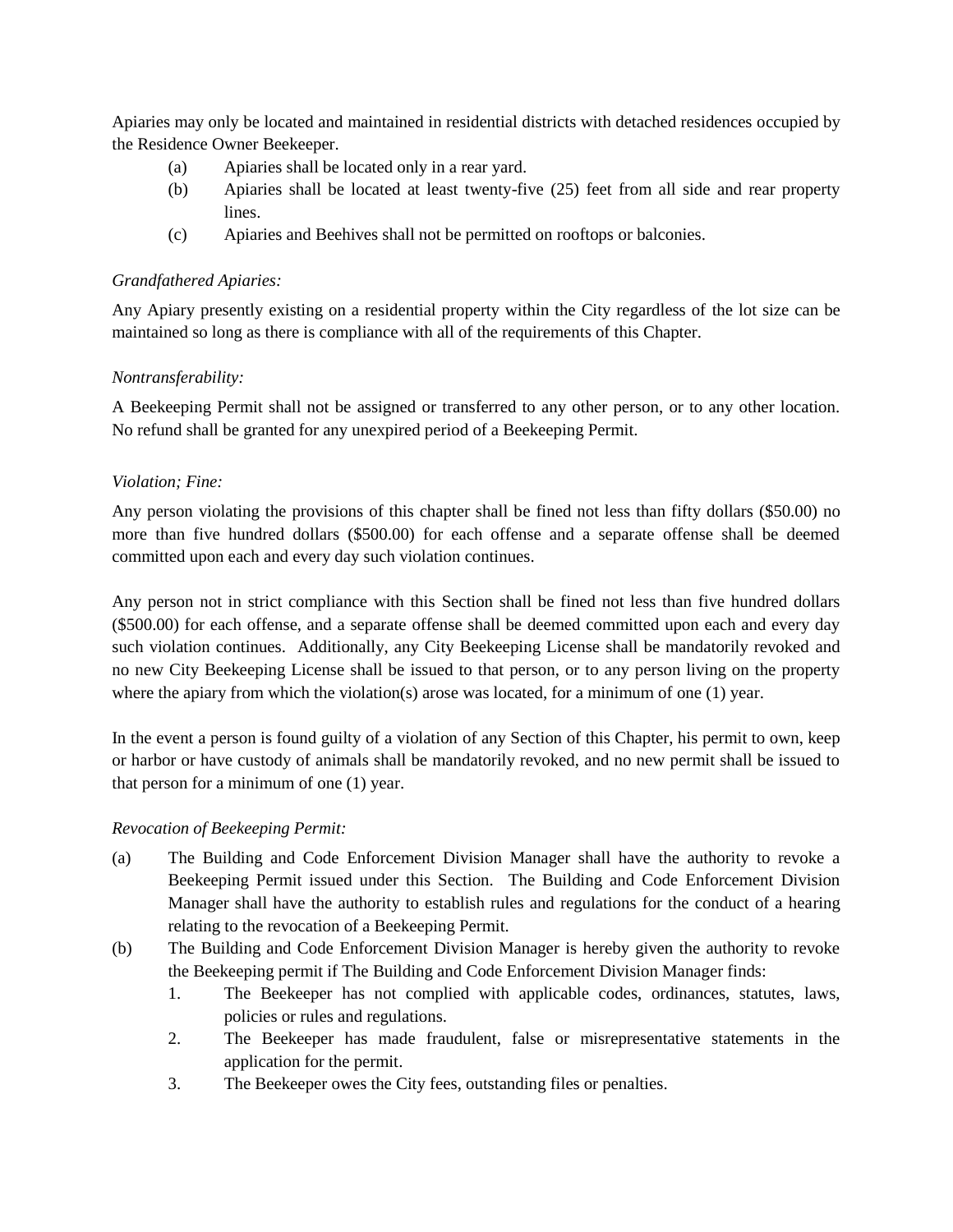- (c) Notice and Hearing. The Building and Code Enforcement Division Manager may revoke, suspend or take other action with respect to a Beekeeping Permit in accordance with the following procedures:
	- 1. The Building and Code Enforcement Division Manager or designee shall send written notice of the intent to revoke a Beekeeping permit by First class US Mail or personal delivery, setting forth the reasons for revocation.
	- 2. The notice shall state the effective date of the revocation which shall be no longer than thirty (30) days from the date of the notice, and shall inform the Beekeeper of the right to submit in writing, within fifteen (15) days of the date of the notice, either: documentation to explain the past occurrences stated in the notice and to propose corrective action to eliminate the violations or request a hearing before The Building and Code Enforcement Division Manager.
	- 3. If The Building and Code Enforcement Division Manager accepts the corrective action proposed by the Beekeeping Permit holder, The Building and Code Enforcement Division Manager shall respond in writing, stating the conditions for continuing to hold the Beekeeping Permit, and retracting or deferring the notice of intent to revoke or suspend he Beekeeping Permit.
	- 4. If the Beekeeping Permit holder requests a hearing, The Building and Code Enforcement Division Manager shall schedule a hearing within thirty (30) days of the date of the original notice, at which hearing the Beekeeper and representative(s) from the City shall have the right to present any evidence and/or witnesses.
	- 5. The City's Administrative Adjudication Hearing Officer conducting the hearing shall render a written decision within seven (7) days of the hearing, which shall be sent to the Beekeeper by First Class US Mail or personal delivery.